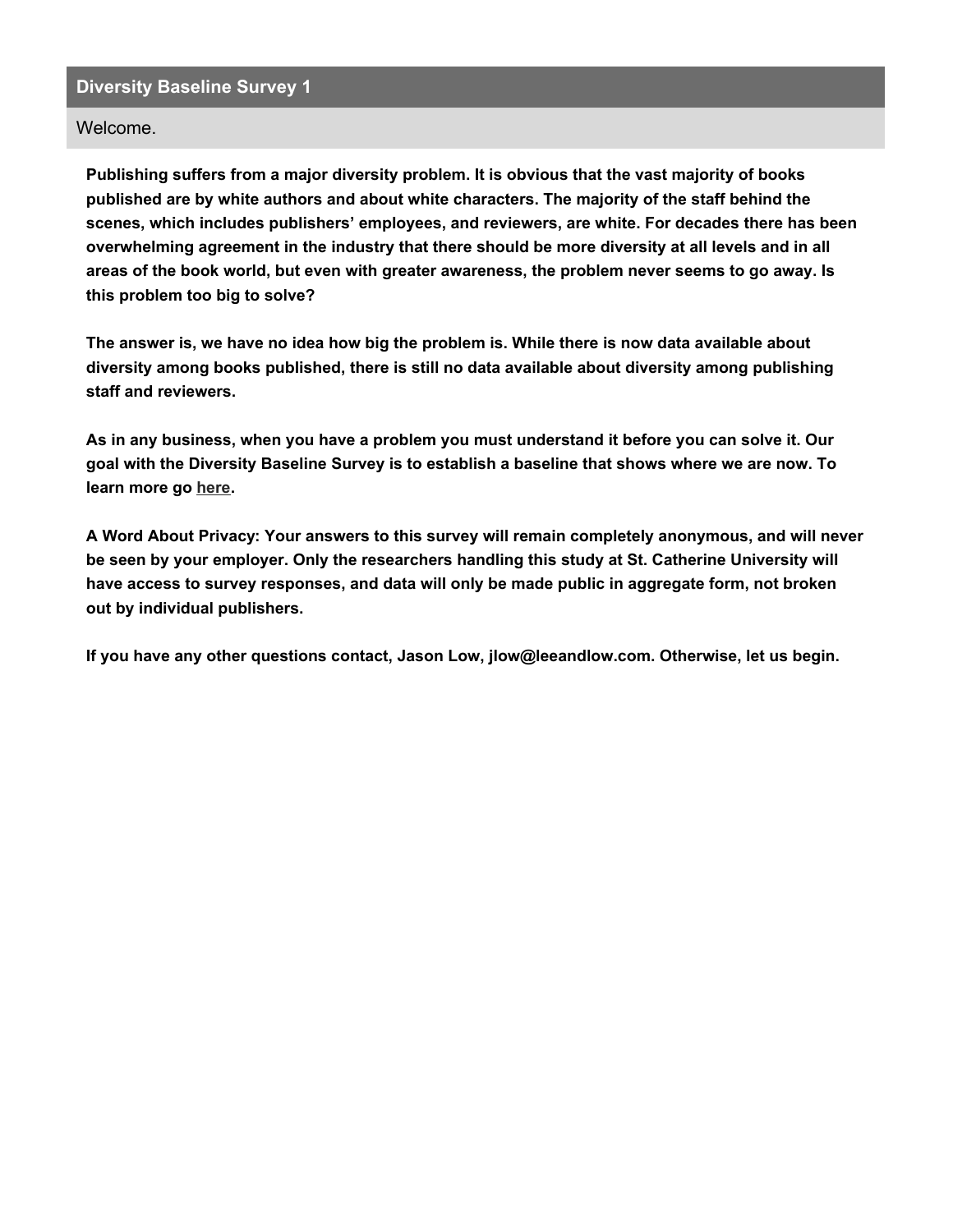## Race

| 1. Race: Do you identify as (check all that apply): |  |
|-----------------------------------------------------|--|
| White/ Caucasian                                    |  |
| Black/ African-American                             |  |
| American Indian/ Alaskan Native                     |  |
| Native American                                     |  |
| Asian/ Native Hawaiian or other Pacific Islander    |  |
| Hispanic/ Latino/ Mexican                           |  |
| Middle Eastern                                      |  |
| Biracial/Multiracial                                |  |
| Some other race (please specify)                    |  |
|                                                     |  |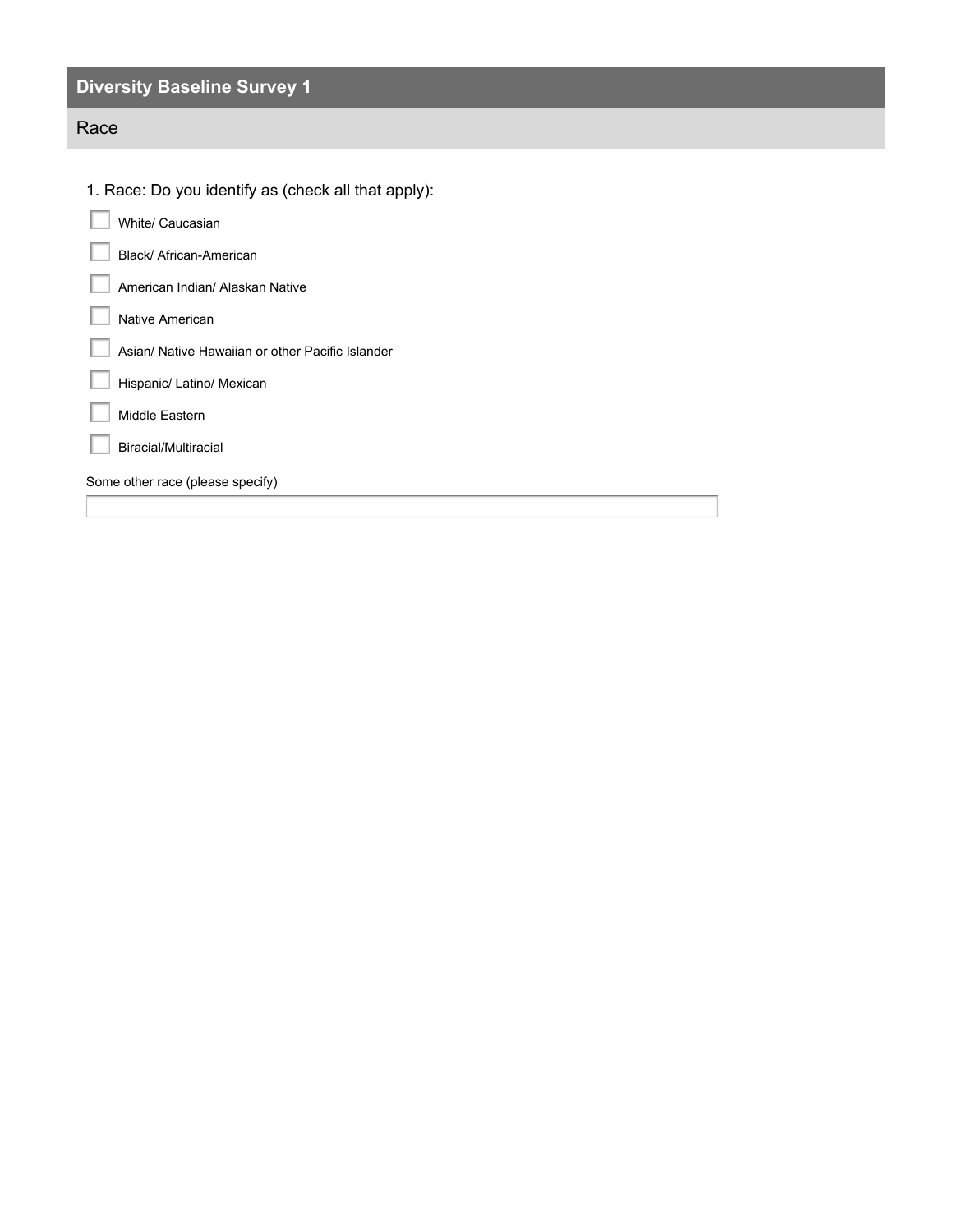#### Gender

Note: In this study, "cis" refers to anyone who is not transgender and identifies with the gender they **were assigned at birth.**

- 2. Gender: Do you identify as:
- C Man/ Cis-man
- Woman/ Cis-woman
- C Trans-man
- C Trans-woman
- C Intersex
- Gender non-conforming
- C Other

Other (please specify)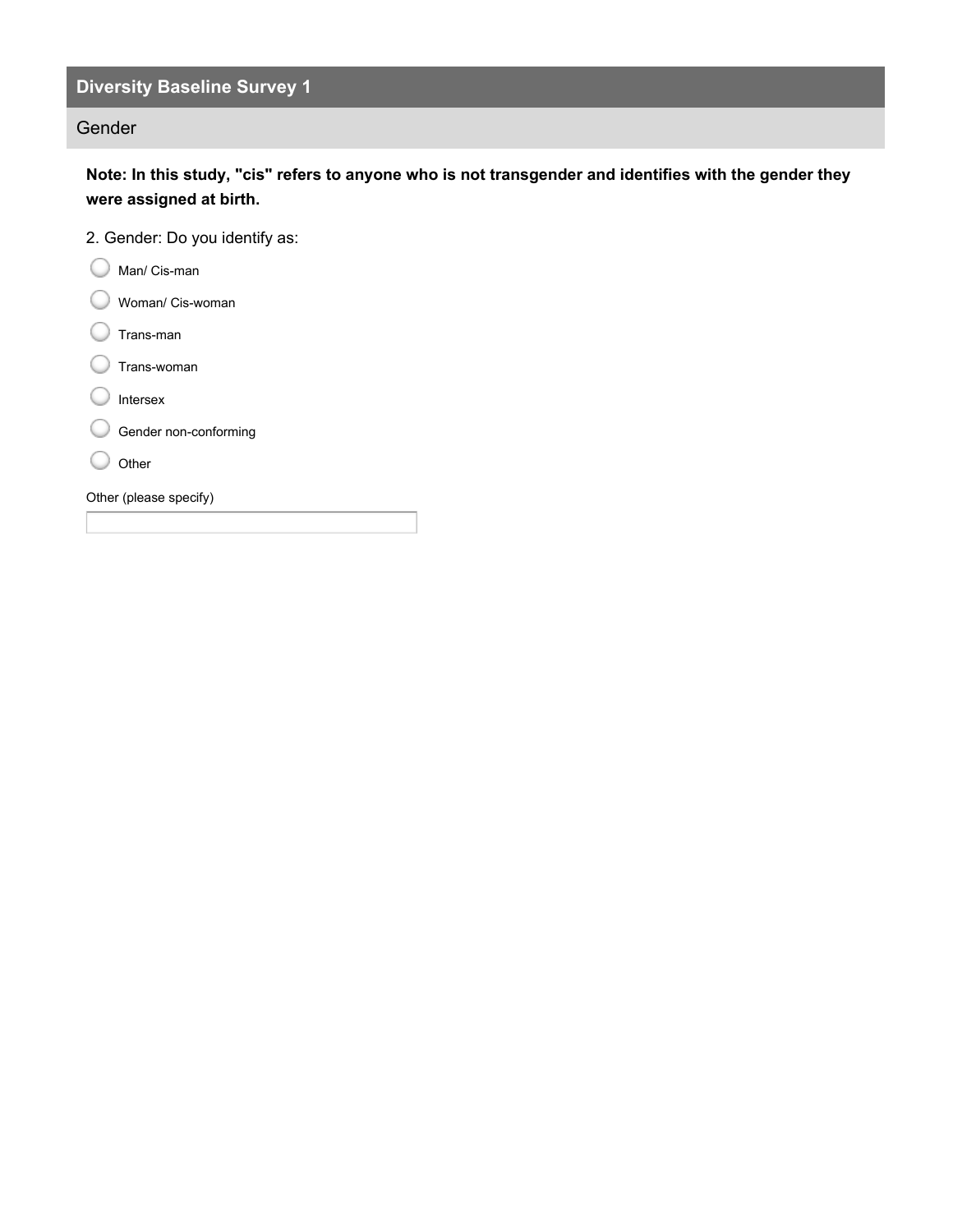### Sexual Orientation

3. Sexual Orientation: Do you identify as: Other (please specify) Straight/ Heterosexual Lesbian/ Gay Bisexual/ Pansexual Asexual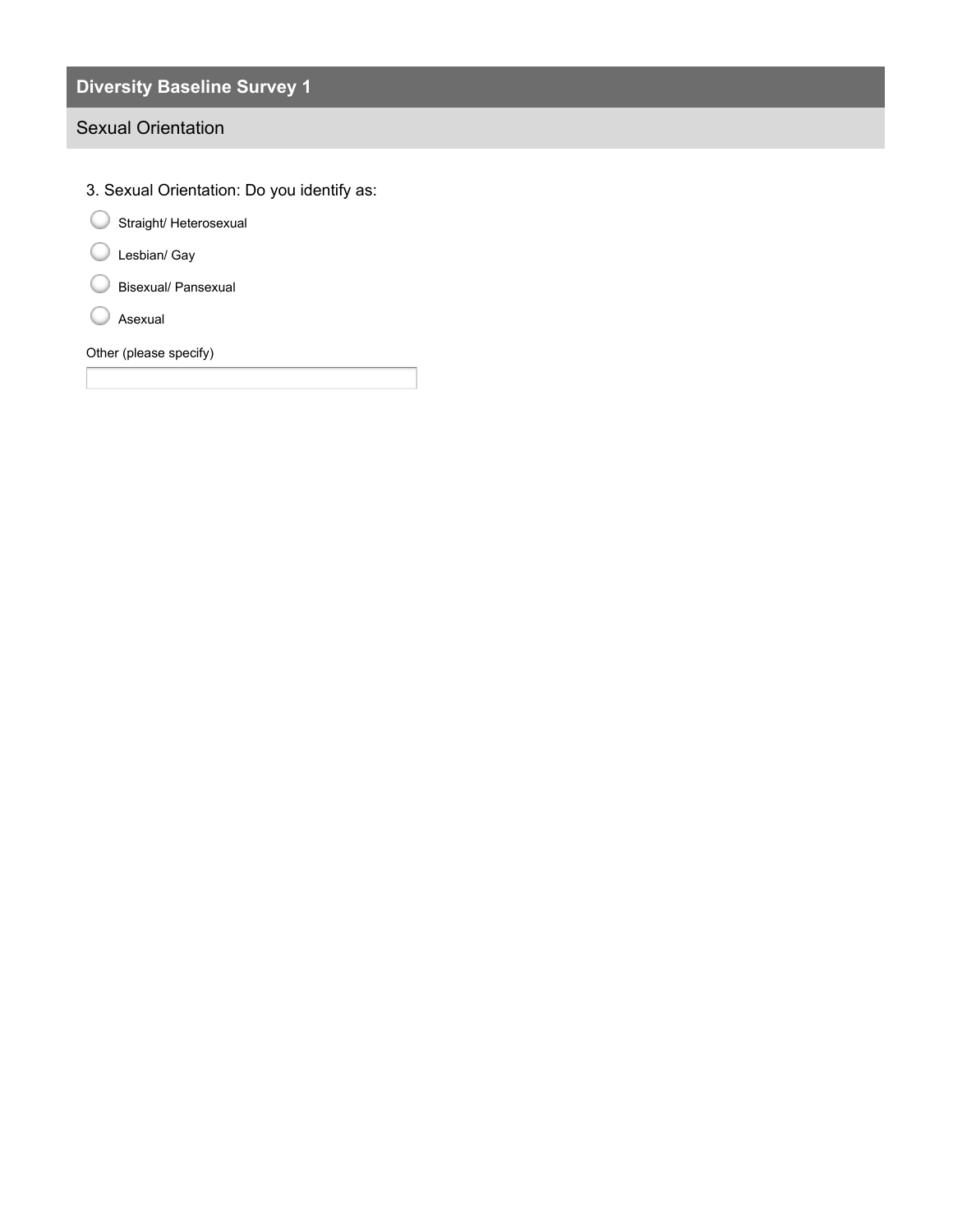**Disabilities** 

**For the purposes of this question, a disability includes but is not limited to physical, sensory, cognitive, intellectual, or developmental disabilities, chronic conditions, and mental illnesses.**

4. Do you have a disability?

Yes  $\bigcirc$ 

No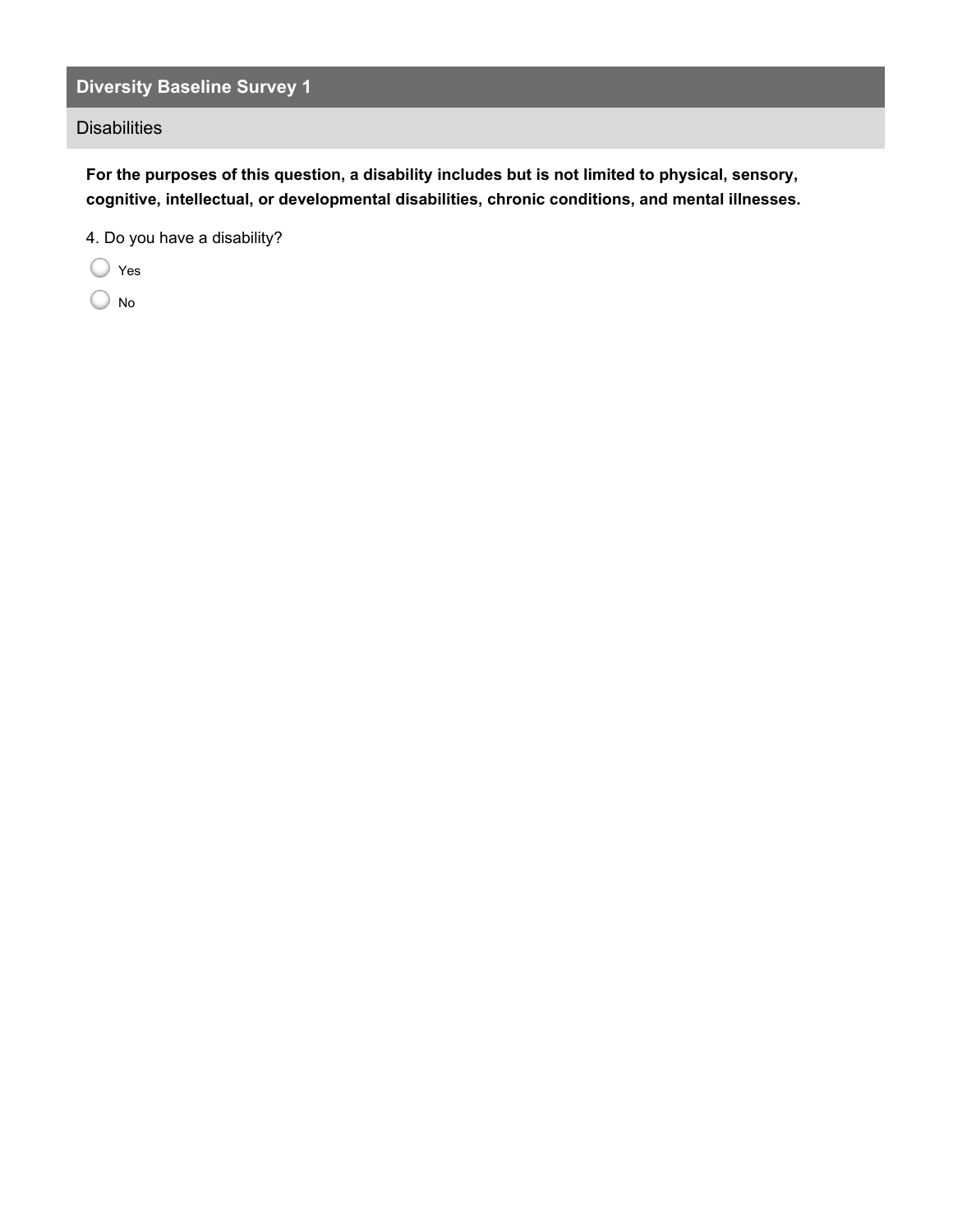## Department/ Job Type

5. Department: What department do you work in? (check all that apply)

| Board member                                             |
|----------------------------------------------------------|
| Executive (e.g. CEO, COO, CFO, Publisher, President, VP) |
| Editorial                                                |
| Design                                                   |
| Marketing/ Publicity                                     |
| Production/ Manufacturing                                |
| <b>Operations/ Accounting/ Fulfillment</b>               |
| <b>Sales</b>                                             |
| <b>Book Reviewer</b>                                     |
| Intern                                                   |
| Other (please specify)                                   |
|                                                          |